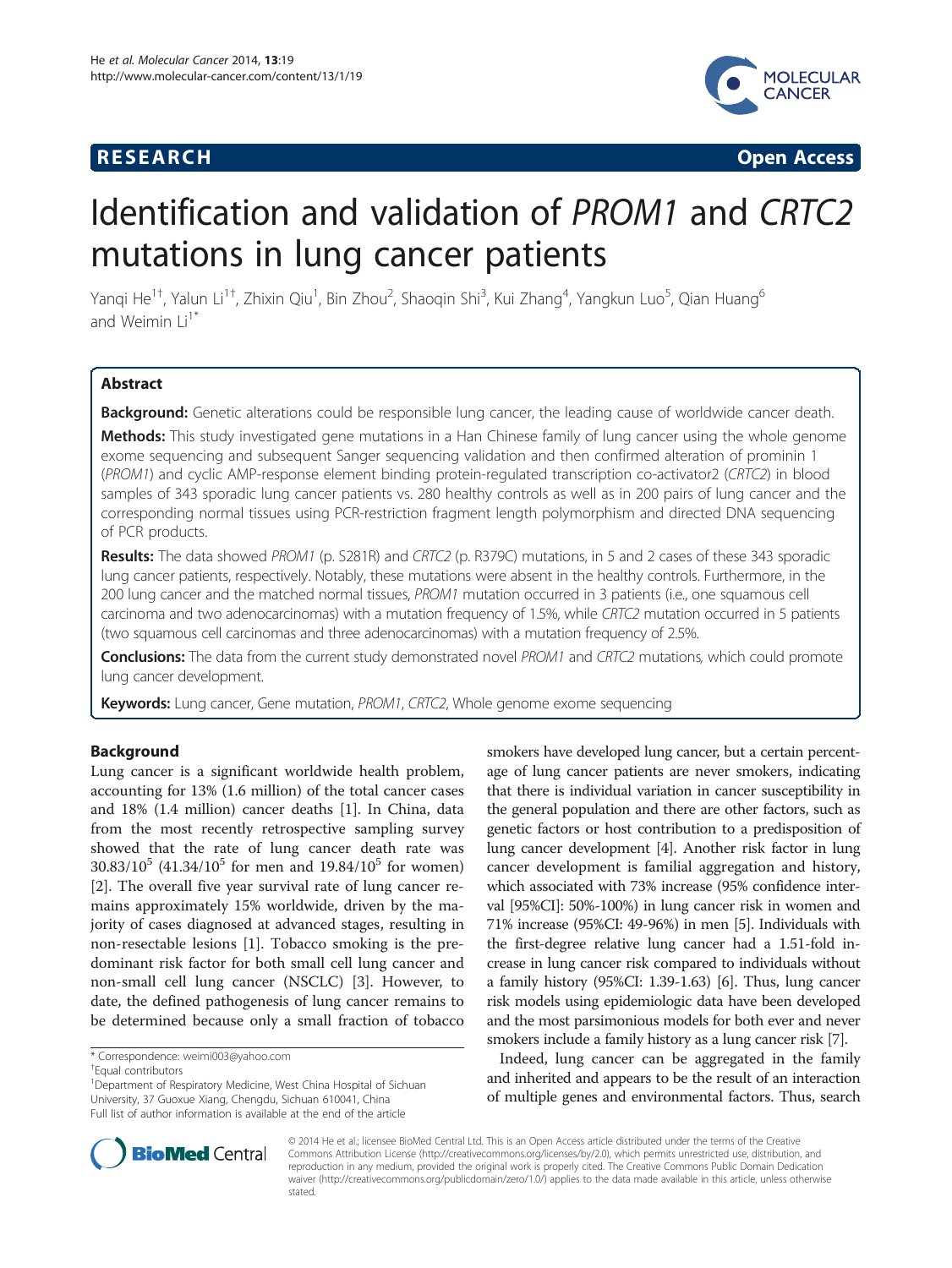for a gene or genes associated with susceptibility is urgently needed. Previous studies showed that several tumor suppressor genes were inactivated in lung cancer patients, including TP53 [\[8\]](#page-7-0) RB1 [\[9,10](#page-7-0)], and PTEN [[11](#page-7-0)], while infrequent activating mutations or amplifications of PIK3CA, EGFR and KRAS, and MYC did occur in certain lung cancer patients [\[12\]](#page-7-0). Recent genome-wide association studies (GWAS) identified some loci that associated with lung cancer development [\[13,14](#page-7-0)]. Chromosomal region 15q24- 25.1, containing nicotinic acetylcholine receptor sub-unit genes, has been associated with increased risk of lung cancer in ever smokers [\[13,14](#page-7-0)]. Linkage analysis in families with aggregation of lung cancer showed a region on chromosome 6q23-25 associated with risk of lung cancer [[15](#page-7-0)]. These data plus data among individuals with a family history of lung cancer indicate that the relative risk of lung cancer associated with markers in this region is much higher in familial cases compared to the relative risk observed among sporadic cases [\[16,17](#page-7-0)].

Thus, in this study, we detected gene mutations in a Han Chinese family of lung cancer using the whole genome exome sequencing [[18](#page-7-0)] and subsequent Sanger sequencing validation and then confirmed these gene alterations in blood samples of 343sporadic lung cancer patients vs. 280 healthy controls as well as in 200 pairs of lung cancer and the corresponding normal tissues using PCR-restriction fragment length polymorphism and directed DNA sequencing of PCR products.

## Results

## Detection of PROM1 T/G and CRTC2 G/A mutations in members of lung cancer family using whole genome Exome sequencing

In this study, we performed whole genome Exome sequencing on genomic DNA samples of the four affected and unaffected relatives in this lung cancer family (Table [1\)](#page-2-0). To identify potential genetic variants associated with lung cancer development, we generated an average of 4.9 Gb of DNA sequence with 50X average coverage per individual as single-end, 90-bp reads and the fraction of effective bases on target was about 50% with a minimum 54-fold of average sequencing depth on the target. At this depth of coverage, more than 97% of the targeted bases were sufficiently covered to pass the thresholds of variant calling. We then compared the variants with the Han Chinese Beijing SNPs from dbSNP132 and the 1000 Genome Project. This generated a total of 57 genetic variants (including 55 non-synonymous SNPs and 2 splice) that were shared by the two patients, but absent in the two healthy members, which were predicted to potentially have a functional impact on the gene expression. After that, we directly sequenced PCR-products to validate these 57 variants and obtained accuracy of 67% (38/57) for those variants. We found that mutations of PROM1 and CRTC2 in two lung cancer patients of family cases, but absent in the two healthy members (Table [1](#page-2-0)).

## Validation of genetic variants

To confirm the 38 validated genetic variants, we performed PCR-restriction fragment length polymorphism (PCR-RFLP) analysis of blood samples from 343 unrelated sporadic lung cancer patients and 280 healthy controls (Table [2\)](#page-3-0). This cohort of 343 lung cancer patients had a mean age of 62.04 years old (ranged between 30 and 84 years) with 63.56% of men and 36.44% women, whereas the 280 control individuals had a mean age of 59.98years old (ranged between 35 and 80 years) with 69.64% men and 30.64% women. Age and gender between cases and controls were well balanced. We found mutations in PROM1 and CRTC2 in these two family NSCLC cases (Figure [1](#page-4-0) and Table [1\)](#page-2-0). PROM1 mutation was a T to G change, resulting in an S281R amino acid change. The PROM1 mutation was validated in 5 samples, including 3 adenocarcinomas (ADC) and 2 squamous carcinomas (SCC), with mutation rate of 1.4% (Table [3\)](#page-4-0). Moreover, CRTC2 mutation was validated with a G to A change, resulting in an R379C amino acid change (Table [3\)](#page-4-0) in two lung cancer samples, including two ADCs, with mutation rate of 0.5%. However, both gene mutations were absent in these 280 controls.

In addition, we further verified PROM1 and CRTC2 mutations in an additional 200 pairs of lung cancer and the matched normal tissue specimens (Table [4](#page-5-0)). We found PROM1 mutation in 3 pairs of lung cancers and normal tissues, including 1 SCC and 2 ADCs with mutation frequency being 1.5% and CRTC2 mutation in 5 pairs of lung cancers and normal tissues, including 3 ADCs and 2 SCCs with mutation frequency being 2.5%. All mutations were further confirmed by direct DNA sequencing of PCR products (Figure [1](#page-4-0) and Table [3](#page-4-0)).

## Discussion

In the current study, we sequenced and compared the whole genome coding regions of genes in two lung cancer patients and two healthy family members and then filtered the benign changes using public databases, including the 1000 Genome Project and dbSNP132. Use of the second-generation sequencing technique produced a high level of coverage with higher accuracy and allows more regions of a genome to be sequenced in very cost effective manner. We successfully identified PROM1 and CRTC2 mutations. Our data are novel and mutation of these two genes had not been previously reported in lung cancer. After that, we confirmed our data in blood samples of 343 lung cancer patients, but not in 280 healthy controls. These two gene mutations were not reported in the 1000 Genomes data and dbSNP132.

PROM1 is localized at chromosome 4p15.32 and contains 27 exons to code CD 133 protein. To date, the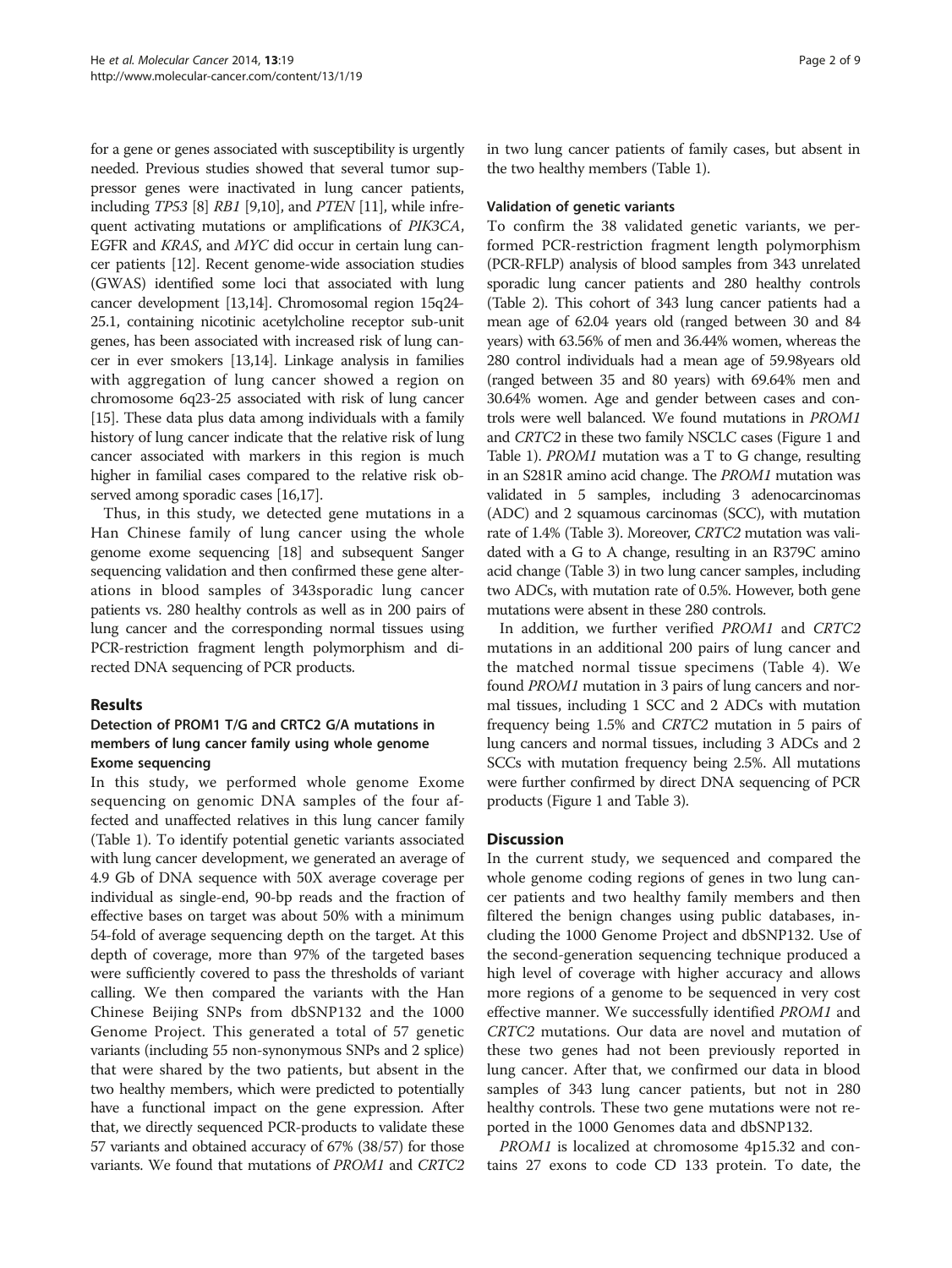| Patient<br>ID | Alcohol<br>Gender<br>Aae<br>consumption<br>(years) |     | Tobacco<br>smoking years | Pack   | Histological<br><b>Medical history</b><br>type |                                     |                | <b>Tumor differentiation</b> | <b>PROM1</b> mutation |                      | <b>CRTC2</b> mutation |                      |                      |
|---------------|----------------------------------------------------|-----|--------------------------|--------|------------------------------------------------|-------------------------------------|----------------|------------------------------|-----------------------|----------------------|-----------------------|----------------------|----------------------|
|               |                                                    |     |                          |        |                                                |                                     |                |                              |                       | Nucleotide<br>change | Amino acid<br>change  | Nucleotide<br>change | Amino acid<br>change |
| 4             | Male                                               | -65 | Frequent                 | Former | 1095                                           | COPD, bronchiectasis Adenocarcinoma |                | T1aN0M0                      | Moderate              | 841 T $>$ G          | S281R                 | 1135G > A            | R379C                |
| III1          | Male                                               | -51 | Frequent                 | Former | 365                                            | None                                | Adenocarcinoma | T1bN0M0                      | Poor-moderate         | 841 T > G            | S281R                 | 1135G > A            | R379C                |
| III4          | Female                                             | -37 | Never                    | Never  |                                                | None                                | N/A            | N/A                          | N/A                   | None                 | None                  | None                 | None                 |
| IV1           | Male                                               | 10  | Never                    | Never  |                                                | None                                | N/A            | N/A                          | N/A                   | None                 | None                  | None                 | None                 |

<span id="page-2-0"></span>

|  |  |  |  | Table 1 Clinicopathological features of the lung cancer family with PROM1 and CRTC2 mutations |
|--|--|--|--|-----------------------------------------------------------------------------------------------|
|--|--|--|--|-----------------------------------------------------------------------------------------------|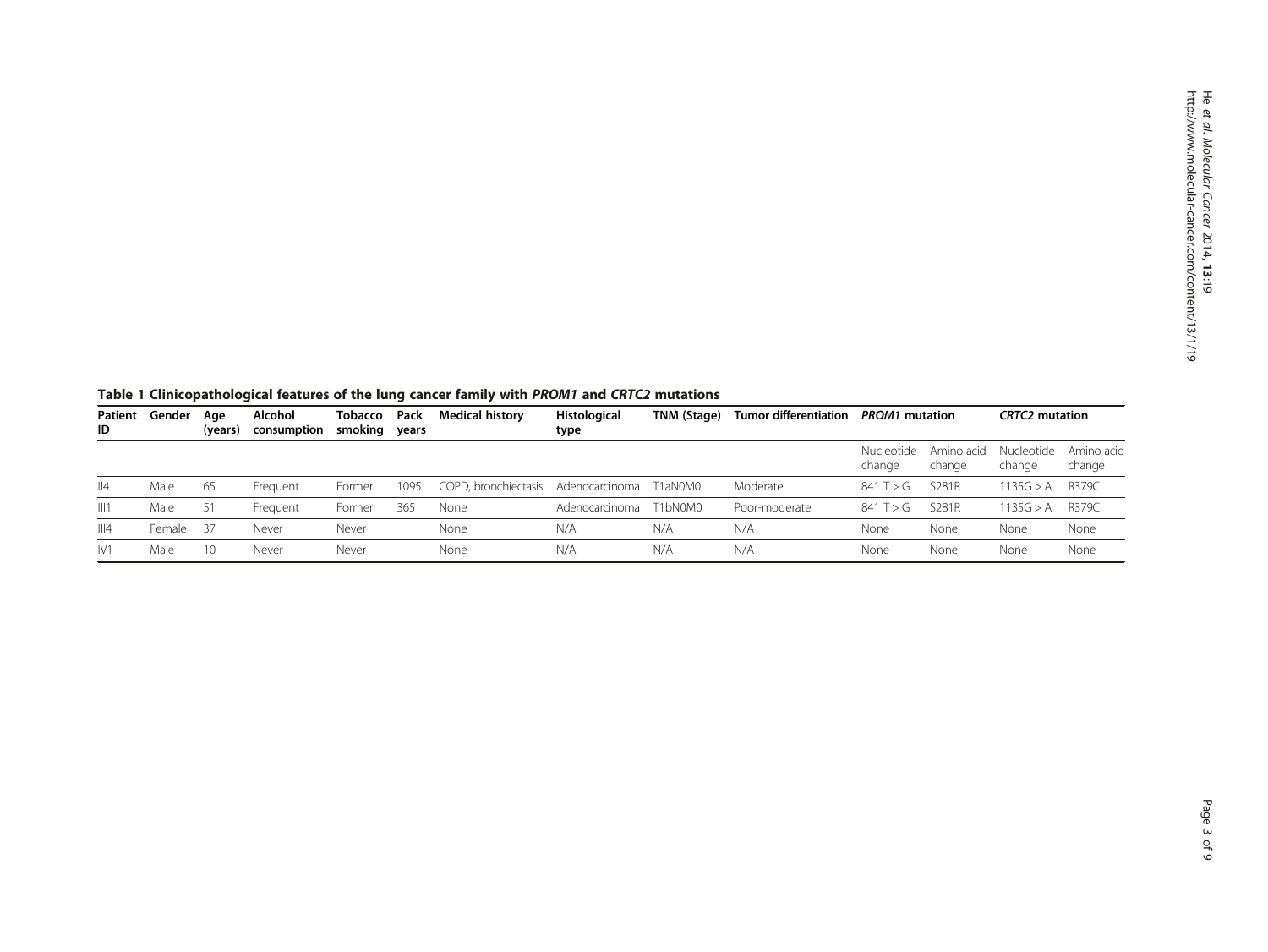|                                    | Lung cancer       | Control          |
|------------------------------------|-------------------|------------------|
| Characteristics                    | $N(\%)$           | $N(\%)$          |
| Age in years: median               | $62.04 \pm 10.86$ | $59.98 \pm 9.65$ |
| Gender                             |                   |                  |
| Female                             | 125(36.44)        | 85(30.36)        |
| Male                               | 218(63.56)        | 195(69.64)       |
| Smoking status                     |                   |                  |
| Never                              | 68(19.82)         | N/A              |
| Ever                               | 107(31.20)        | N/A              |
| N/A                                | 168(48.98)        | N/A              |
| Pack years (median, range)         | 432(20-732)       | N/A              |
| Histological types                 |                   |                  |
| Adenocarcinoma                     | 120(34.98)        |                  |
| Squamous cell carcinoma            | 204(59.48)        |                  |
| Adenosquamous carcinoma            | 8(2.33%)          |                  |
| Others                             | $11(3.21)^a$      |                  |
| Clinical stage <sup>b</sup>        |                   |                  |
| I                                  | 76(22.89)         |                  |
| Ш                                  | 58(17.47)         |                  |
| $\parallel$                        | 91(27.41)         |                  |
| $\mathsf{IV}$                      | 107(32.23)        |                  |
| Tumor differentiation <sup>b</sup> |                   |                  |
| Poor                               | 204(61.44)        |                  |
| Moderate and poor-moderate         | 121(36.45)        |                  |
| Well and moderate-well             | 7(2.11)           |                  |
| Lymph node metastasis              |                   |                  |
| Negative                           | 154(44.90)        |                  |
| Positive                           | 189(55.10)        |                  |

<span id="page-3-0"></span>Table 2 Clinicopathological features of 343 sporadic nscheiden and 280 healthy controls

<sup>a</sup> including: 11 small cell lung cancer; <sup>b</sup>for non-small cell lung cancer.

precise functions of CD133 protein are unknown although it is a member of five-transmembrane glycoproteins. The latter proteins specifically localize to plasma membrane protrusions. CD133 protein has two short N (extracellular)- and C (cytoplasmic)-terminal tails, and two large N-glycosylated extracellular loops (between TM2 and −3,and TM4 and −5). PROM1 can translate into 7 isoforms of CD133 protein through the alternative splicing in human tissues and the alternatively spliced exons in the coding region only affect the short N- and the C-terminal domains [[19,20](#page-7-0)]. CD133 is expressed in various normal and stem cells; thus, it was classified as a marker of primitive hematopoietic and neural stem cells. Recently, rapidly accumulated evidence indicates that CD133 had been described as the most important marker inherent to a number of types of cancer stem cells (CSCs) [[21](#page-7-0)-[24\]](#page-8-0). These CSCs can initiate the

tumors with performing unique functions, such as asymmetric division, self-renewal, drug resistance and quiescence [\[25](#page-8-0)]. A previous study reported that a rare population of tumorigenic cells in small cell and nonsmall cell lung cancer expressed CD133 protein [\[26](#page-8-0)]. Lung cancer contained a rare population of  $CD133<sup>+</sup>$ CSCs able to self-renew and generated an unlimited progeny of non-tumorigenic cells [\[27](#page-8-0)]. Cui et al. investigated several human lung cancer cell lines and found that CD133 was a marker for the small cell lung cancer and had stem cell-like features, such as self-renewal, differentiation, proliferation and tumorigenic capacity [[25](#page-8-0)]. *PROM1* mutations, including p.R373C, p.O576X, p.G614fsX626, and p.Y452fsX12, were associated with a heterogeneous group of inherited retinal disorders with autosomal recessive and dominant inheritance patterns [[26,28\]](#page-8-0). In our current study, we identified somatic PROM1 mutation (p.S281R) in 8/550 lung cancer patients and this novel PROM1 mutation was a T to G change, resulting in an S281R amino acid change. All of the 8 patients had non-small cell lung cancer (i.e., 5 adenocarcinomas and 3 SCCs), five of which developed lung cancer at the age younger than 60 years old and two of which were classified as stage IV disease with poor differentiation. The mutation of PROM1 is novel in lung cancer and further study will investigate the role of CD133 protein in lung cancer development and progression.

Furthermore, CRTC2 is localized at chromosome 1q21.3 and codes a 693 amino acid protein, namely CRTC2 [[29](#page-8-0)]. CRTC2 protein contains an N-terminal GREB-binding domain (CBD), a central regulatory (REG) domain, a splicing domain (SD), and a C-terminal domain (TAD). CRTCs have shown to induce expression of cyclic AMP-responsive genes [\[30\]](#page-8-0). CRTCs are sequestered in the cytoplasm through phosphorylation-dependent interactions with 14-3-3 proteins. In the absence of AMPK activity, CRTC2 is dephosphorylated and translocated into the nucleus where it associated with CREB and induces expression of the target genes [\[31\]](#page-8-0). It has reported that CRTC2 was able to regulate gluconeogenesis by integrating calcium and metabolic signaling through calcineurin and AMPK/SIK kinase families [[32](#page-8-0)]. Another study identified LKB1 as an essential activator for the AMPK gene family and a key regulator for CRTC2 transcriptional ac-tivity [\[33\]](#page-8-0), while Shaw *et al.* demonstrated that SIKI may participate in mediating LKB1 tumor suppressor activity [[34](#page-8-0)]. Ji et al. found that LKB1 mutations are detected in human tumor samples, including lung cancer [[35](#page-8-0)]. Komiya et al. found enhanced activity of CRTC1 in LKB1- null lung cancer [\[36\]](#page-8-0). Brown *et al.* reported CRTC2 play an important role in breast cancer of postmenopausal women [\[37](#page-8-0)]. In our current study, we found somatic CRTC2 mutation in 7/550 lung cancer patients. This novel mutation site could change G to A and result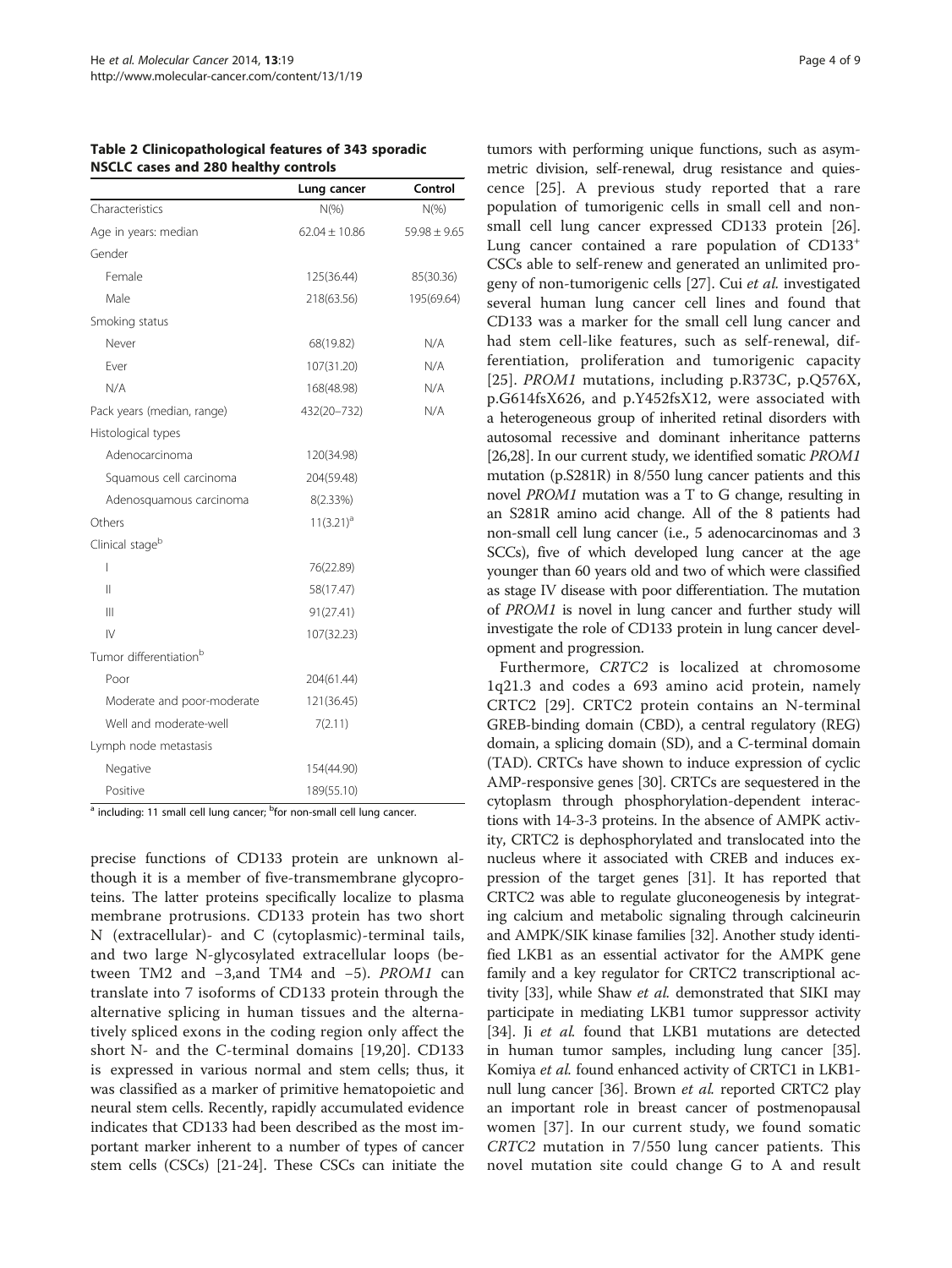<span id="page-4-0"></span>

Table 3 Clinicopathological features of patients with PROM1 and CRTC2 mutations

| Patient        | Gender | Age (yrs.) | <b>Type</b> |                | N              | M              | Stage          |                   | Differentiation Tumor size (cm) | <b>Family history</b> | Smoking status | Pack years |
|----------------|--------|------------|-------------|----------------|----------------|----------------|----------------|-------------------|---------------------------------|-----------------------|----------------|------------|
|                |        |            |             |                |                |                |                | PROM1             |                                 |                       |                |            |
| $LCa$ -15      | M      | 58         | <b>ADC</b>  | 1a             | $\circ$        | $\overline{0}$ | IA             | Poor              | $1.2 \times 1 \times 0.8$       | No                    | Never          |            |
| $LC-116$       | M      | 70         | SCC         | $\overline{4}$ | $\mathbf{0}$   | $\Omega$       | <b>IIIA</b>    | Poor-moderate     | $13.5 \times 12 \times 6$       | Yes                   | Current        | 182        |
| $LC-122$       | F      | 59         | <b>ADC</b>  | 2a             |                | 1 <sub>b</sub> | $\mathsf{N}$   | Poor              | $4.3 \times 2.3 \times 3$       | No                    | Never          |            |
| $LC-215$       | M      | 68         | <b>SCC</b>  | 2 <sub>b</sub> | 1              | $\Omega$       | $\mathsf{IIB}$ | Poor              | $6.1 \times 4.9 \times 5$       | No                    | Current        | 546        |
| $LC-275$       | F      | 54         | <b>ADC</b>  | $\overline{4}$ | 2              | 1a             | $\mathsf{N}$   | Poor              | $17 \times 11 \times 4.1$       | No                    | Never          |            |
| $LCTb - 17$    | M      | 58         | <b>ADC</b>  | 2a             | 1              | $\Omega$       | <b>IIA</b>     | Moderate          | $4 \times 3.5 \times 3.5$       | <b>No</b>             | Current        | 182        |
| $LCT-51$       | M      | 61         | <b>SCC</b>  | 1a             | $\mathbf{0}$   | $\Omega$       | IA             | Poor              | $2 \times 1.5 \times 1.4$       | <b>No</b>             | Current        | 364        |
| <b>LCT-181</b> | F      | 56         | <b>ADC</b>  | 2a             | 1              | $\overline{0}$ | <b>IIA</b>     | Moderate-well     | $4 \times 3 \times 3$           | No                    | Never          |            |
|                |        |            |             |                |                |                |                | CRTC <sub>2</sub> |                                 |                       |                |            |
| $LC-207$       | M      | 72         | <b>ADC</b>  | 2a             | $\mathbf{0}$   | $\overline{0}$ | <b>IB</b>      | Moderate          | $2.3 \times 3.4 \times 2$       | No                    | Current        | 365        |
| $LC-250$       | F      | 65         | <b>ADC</b>  | 2a             | 1              | $\Omega$       | <b>IIA</b>     | Poor-moderate     | $4 \times 4 \times 3.5$         | No                    | Never          |            |
| $LCT-81$       | F      | 57         | <b>ADC</b>  | 2a             | $\overline{0}$ | $\Omega$       | IB             | Poor-moderate     | $3 \times 2.5 \times 2.5$       | No                    | Never          |            |
| <b>LCT-94</b>  | M      | 69         | <b>SCC</b>  | 1 <sub>b</sub> | $\overline{0}$ | $\Omega$       | IA             | Poor              | $2.5 \times 1.5 \times 1.0$     | <b>No</b>             | Current        | 500        |
| LCT-111        | M      | 52         | <b>SCC</b>  | 2a             | 1              | $\Omega$       | <b>IIA</b>     | Poor-moderate     | $4 \times 3.5 \times 2.5$       | No                    | Current        | 280        |
| LCT-160        | M      | 41         | <b>ADC</b>  | 2a             | 1              | $\Omega$       | <b>IIA</b>     | Moderate          | $4 \times 3.5 \times 4$         | Yes                   | Never          |            |
| LCT-171        | F      | 69         | <b>ADC</b>  | 2a             | $\Omega$       | $\mathbf{0}$   | <b>IB</b>      | Poor-moderate     | $4 \times 4 \times 3$           | <b>No</b>             | Never          |            |

<sup>a</sup>blood sample of lung cancer; <sup>b</sup>tissue sample of lung cancer and matched normal lung tissue.

ADC, adenocarcinoma; SCC, squamous cell carcinoma.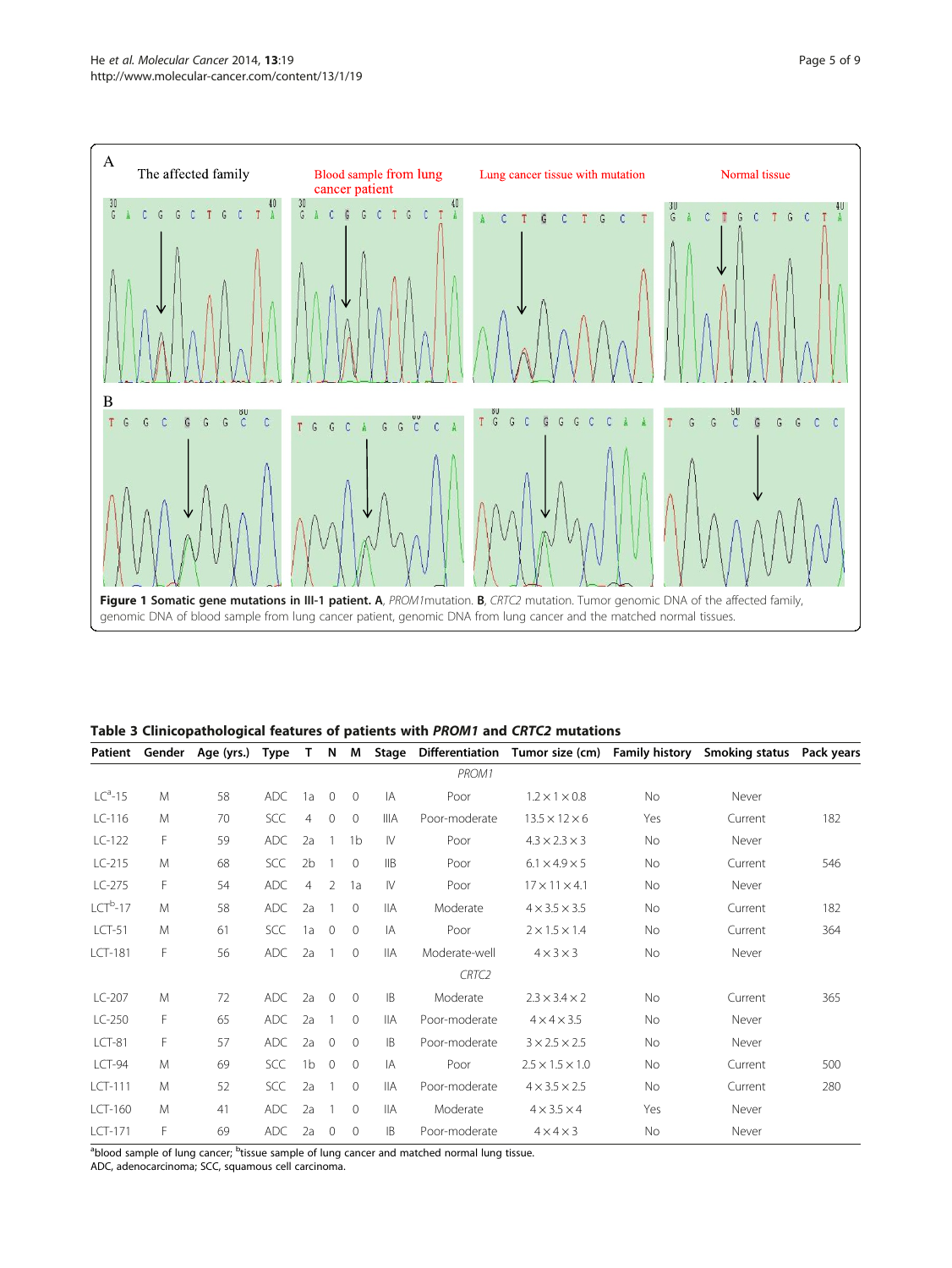<span id="page-5-0"></span>

| Table 4 Clinicopathological features of these 200 |  |
|---------------------------------------------------|--|
| sporadic lung cancer tissues                      |  |

|                                    | Lung cancer        |
|------------------------------------|--------------------|
| Characteristics                    | $N(\% )$           |
| Age in years: median               | $57.93 \pm 10.480$ |
| Gender                             |                    |
| Female                             | 56(28.00)          |
| Male                               | 144(72.00)         |
| Smoking status                     |                    |
| Never                              | 92(46.00)          |
| Ever                               | 108(54.00)         |
| Pack years (median, range)         | 741.94(10-3000)    |
| Histological type                  |                    |
| adenocarcinoma                     | 95(47.50)          |
| squamous cell carcinoma            | 93(46.50)          |
| adenosquamous carcinoma            | 10(5.00)           |
| others                             | $2(1.00)^a$        |
| Clinical stage <sup>b</sup>        |                    |
| I                                  | 54(27.27)          |
| $\mathbf{I}$                       | 56(28.28)          |
| Ш                                  | 70(35.35)          |
| $\mathsf{IV}$                      | 18(9.10)           |
| Tumor differentiation <sup>b</sup> |                    |
| Poor                               | 92(46.47)          |
| Moderate and poor-moderate         | 100(50.51)         |
| Well and moderate-well             | 6(3.02)            |
| Lymph node metastasis              |                    |
| Negative                           | 98(49.00)          |
| Positive                           | 102(51.00)         |

<sup>a</sup>including: 2 neuroendocrine carcinoma.

<sup>b</sup>for non-small cell lung cancer.

in an R379C amino acid change. All of these 7 patients had stage I and II non-small cell lung cancer (i.e., 5 adenocarcinomas and 2 SCCs) without metastasis. However, it remains unknown what function of CRTC2 protein plays in lung cancer and further studies are warranted.

## Conclusions

In summary, our current study identified and confirmed novel mutations of PROM1 and CRTC2inNSCLC patients. Since the numbers affected patients are too small, we don't know whether these mutations can affect survival of patients. Further studies will investigate the role of these two proteins in lung cancer development and progression.

## Methods

#### Study population

This study included a four-generation Chinese Han family with lung cancer cases that had 13(6 living) family

members (Figure [2](#page-6-0); Table [1](#page-2-0)). The proband (II-4) was a 65-year-old man who had been diagnosed with adenocarcinoma of the lung in 2012 with a 10-year history of chronic obstructive pulmonary disease (COPD) and bronchiectasis. He had smoked for the past 38 years with approximately 1095 pack per year. Biochemical examination showed an increased CEA (8.97 ng/mL, normal  $<$  5 ng/mL), while CT scanning showed a single nodule with  $1.5 \times 1.5 \times 1.0$  cm in the apicoposterior segment of the left upper lobe. This proband's 51-year-old nephew (III-1) presented with cough, hemoptysis and dyspnea. CT scanning confirmed unilateral mass in the superior segment of the right lower lobe. In 2009, he underwent an open lung lobectomy and the result of histopathological examination confirmed as lung adenocarcinoma. In this family, other members also died of lung cancer (II-2), hepatocarcinoma (I-2, II-3, III-2), or gastric cancer (II-5).

Furthermore, to confirm gene mutations in lung cancer of this family members, we recruited 343sporadic lung cancer patients vs. 280 healthy controls as well as 200 pairs of lung cancer and the corresponding normal tissues from The West China Hospital of Sichuan University, The Second People's Hospital of Sichuan, and The Seventh People's Hospital of Chengdu, Chengdu, China between March 2010 and June 2012. All of the sporadic lung cancer patients and the healthy controls were non-related and were of Chinese Han ethnicity (Table [2](#page-3-0)). Those with secondary lung cancer or other serious disease were intentionally excluded. The diagnosis was confirmed by histopathological examination of the resected or biopsy tissue specimens in all cases. The demographic and clinical information were collected, including sex, age at admission, tobacco smoking, histological diagnosis, tumor-node-metastasis clinical stage according to the American joint committee on cancer 2010 guidelines [[38,39\]](#page-8-0). The study was approved by the Ethics Committee of West China Hospital of Sichuan University and all participants provided informed consent.

#### DNA samples

Peripheral blood collected from patients and controls into an anticoagulation tube and stored at −80°C until use. Genomic DNA was then extracted using a commercial DNA isolation kit from Bioteke (Beijing, China) according to the manufacturer's instructions. Tumor tissues were fixed in formalin and embedded in paraffin and then sectioned for hematoxylin and eosin staining. Pathologists then identified areas of adequate tumor lesion (>70%) for DNA extraction. The normal lung tissue of the patients obtained during surgical resection represented lung tissue located more than 5 cm from tumor lesions. Genomic DNA was extracted using the Tissue Kit (Qiagen, Valencia, CA) according to the manufacturer's protocol.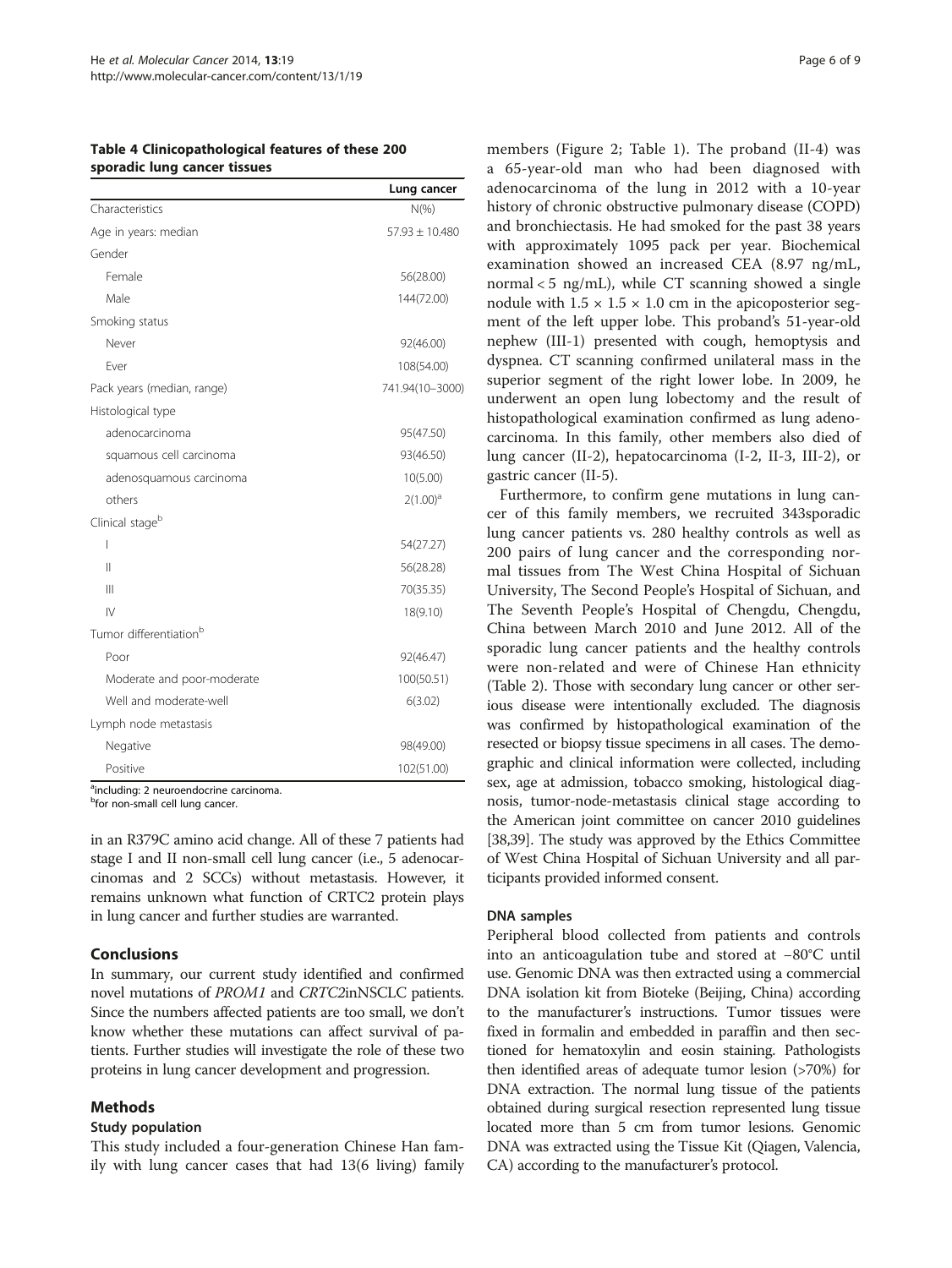<span id="page-6-0"></span>

## Whole genome exome capture and massively parallel DNA sequencing

We then performed a whole genome exome sequencing to identify the disease-causing genetic variant for this lung cancer family. Briefly, 15 μg of genomic DNA samples from each of these four individuals (II-4, III-1, III-4, and IV-1) were separately sheared into approximately 200 to 300 bp DNA fragments by Covaris, and adapters were then ligated to both ends of the resulting DNA fragments and amplified by ligation-mediated PCR (LM-PCR), purified, and hybridized to the NimleGen 2.1 M human exome array for enrichment, non-hybridized fragments were then washed out. Both non-capture and capture LM-PCR products were subjected to quantitative PCR to estimate the magnitude of enrichment. Each capture library was then loaded on Hiseq2000 platform, and high-throughput sequencing was performed for each captured library independently to ensure that each sample at least 50-fold coverage. Raw image files were processed by Illumina base calling Software 1.7 for base calling with default parameters and the sequences of each individual were generated as 90 bp paired-end reads.

Sequencing reads were aligned to the human genome (hg19) as the reference genome sequence, together with its gene annotation that was downloaded from the UCSC database [\(http://genome.ucsc.edu/\)](http://genome.ucsc.edu/). Single nucleotide polymorphisms (SNPs) were identified by SOAPsnp [\[40](#page-8-0)] and small insertion/deletions (InDels) were detected by SAM tools [[41](#page-8-0)]. SNPs and indels were defined based on satisfaction of the following: i) The consensus quality score was bigger than Q20 (the quality score is a Phred score, generated by the program SOAPsnp12, quality score 20 represents 99% accuracy of a base call); ii) The depth of supported reads at that locus was no less than 4X and no more than 1000X; and iii)The distance between two SNPs no less than 5. The changes that were shared in the two affected individuals, but absent in the two unaffected individuals were obtained by further comparison of the variants of each of the four individuals. All changes were filtered against the Han Chinese Beijing SNPs in the dbSNP132, and the 1000 Genome Project (February 28, 2011 releases for SNPs and February 16, 2011 releases for indel [http://www.1000](http://www.1000genome.org) [genome.org](http://www.1000genome.org)). All variants were then confirmed by direct DNA sequencing of polymerase chain reaction (PCR) product (BigDye® Terminator v3.1 Cycle Sequencing Kits; Applied Biosystems, Foster City, CA).

## Validation of gene mutations

To further verify the genetic variants identified in these two lung cancer patients sporadic lung cancer patients and the healthy controls, we performed PCR according to the manufacturer's instructions. Primers were synthesized by using the on-line software ([http://frodo.wi.mit.](http://frodo.wi.mit.edu/primer3/) [edu/primer3/](http://frodo.wi.mit.edu/primer3/)) for PCR amplification of variants identified via exome sequencing. The primers of PROM1 mutation were 5′-GACCGCAGGCTAGTTTTCAC-3′ and 5′-CTTGCAGTGTGTCCCTCTCA-3′ and the primers of CRTC2 mutation were5′-GAGGAGGAAGAGGAG GAGGA-3′ and 5′-CTAAGCAATCCCAACCTCCA-3′. PCR products were then digested overnight with specific restriction enzyme MspI and separated by a 6% polyacrylamide gel electrophoresis and stained with 1.5 g/l of argent nitrate to visualize both PROM1 T/G and CRTC2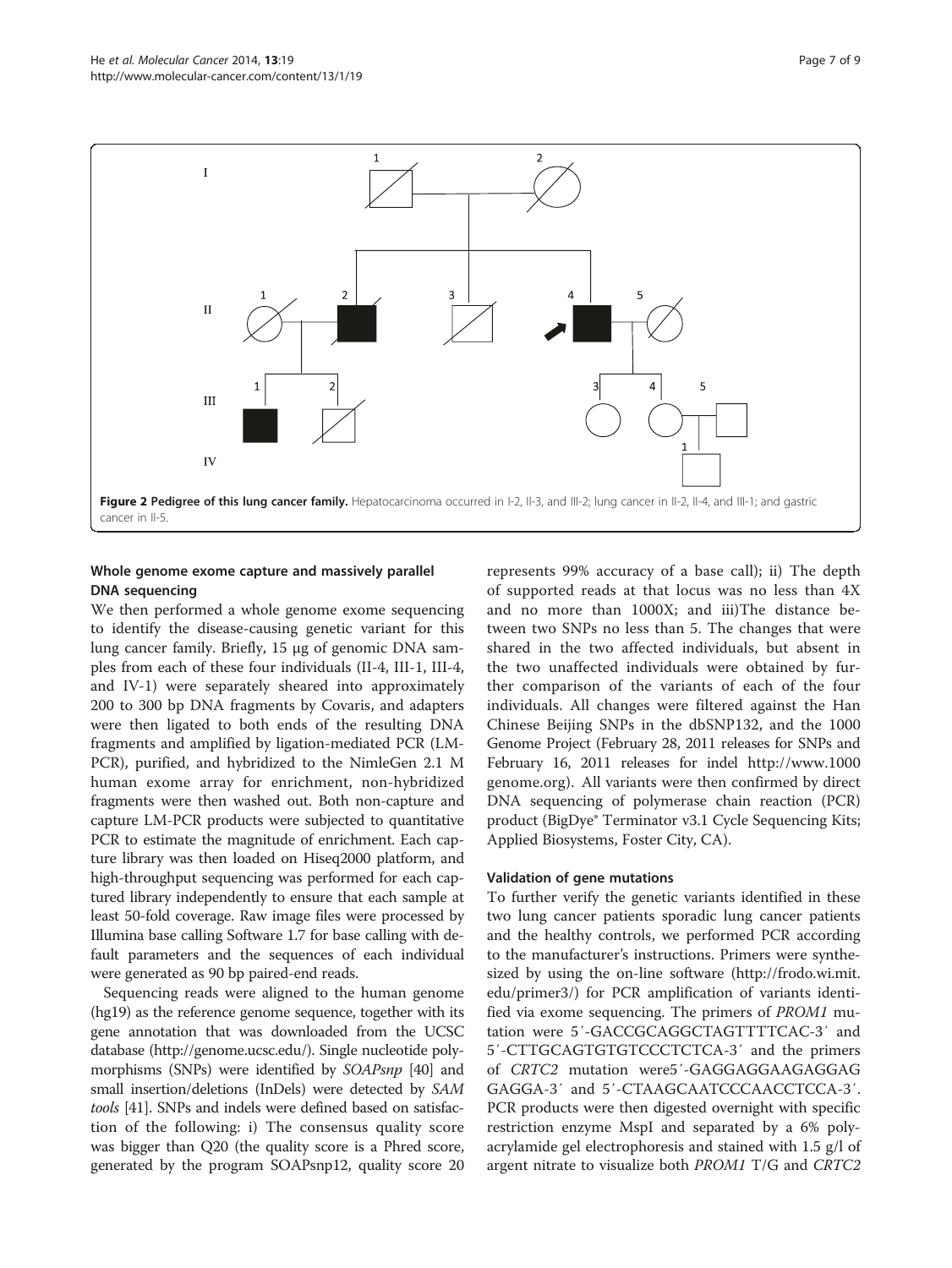<span id="page-7-0"></span>G/A mutations. The genotypes and all mutations were confirmed by the DNA sequencing analysis (BigDye® Terminator v3.1 Cycle Sequencing Kits; Applied Biosystems, Foster City, CA). Approximately 10% of the cases were randomly selected for the repeated assays and the results were 100% concordant.

#### Competing interests

The authors declare that they have no competing interests.

#### Authors' contributions

YH and YL carried out the molecular genetic studies, participated in the sequence alignment and drafted the manuscript. ZQ and SS carried out the immunoassays. KZ, YL and QH participated in the sequence alignment. YH and BZ participated in the design of the study and performed the statistical analysis. WL conceived of the study, and participated in its design and coordination and helped to draft the manuscript. All authors read and approved the final manuscript.

#### Acknowledgements

This work was supported in part by grants from National Nature Science Foundation of China (8120851 to L.D and 81241068 to W.L.), Provincial Science and Technology Supporting Program of Sichuan, China (2011SZ0194 to W.L), and International Cooperation Program of Science & Technology Department of Sichuan Province, China (2011HH0051 to W.L). We would like to thank the patients and their families for their participation, and Lunxu Liu of Department of Thoracic Surgery, West China Hospital and Xun Hu of State Key Laboratory of Biotherapy, West China Hospital, for providing the tissue samples.

#### Author details

<sup>1</sup>Department of Respiratory Medicine, West China Hospital of Sichuan University, 37 Guoxue Xiang, Chengdu, Sichuan 610041, China. <sup>2</sup>Laboratory of Molecular Translational Medicine, West China Institute of Women and Children's Health, The Key Laboratory of Obstetric & Gynecologic and Pediatric Diseases and Birth Defects of Ministry of Education, West China Second University Hospital, Sichuan University, Chengdu 610041, China. <sup>3</sup>Department of Immunology, West China School of Preclinical and Forensic Medicine, Sichuan University, Chengdu 610041, China. <sup>4</sup>Department of Forensic Biology, West China School of Preclinical and Forensic Medicine, Sichuan University, Chengdu 610041, China. <sup>5</sup>Department of Radiation Oncology, The Second People's Hospital of Sichuan, Chengdu 610041, China. <sup>6</sup> Department of Clinic Laboratory, Chengdu Tumor Hospital, Chengdu 610041, China.

#### Received: 30 September 2013 Accepted: 21 January 2014 Published: 31 January 2014

#### References

- 1. Jemal A, Bray F, Center MM, Ferlay J, Ward E, Forman D: Global cancer statistics. CA: Cancer J Clin 2011, 61(2):69–90.
- 2. Chen WQ: Estimation of cancer incidence and mortality in China in 2004–2005. Zhonghua zhong liu za zhi [Chin J Oncol] 2009, 31(9):664–668.
- 3. Yun YH, Lim MK, Jung KW, Bae JM, Park SM, Shin SA, Lee JS, Park JG: Relative and absolute risks of cigarette smoking on major histologic types of lung cancer in Korean men. Cancer Epidemiol Biomark Prevent 2005, 14(9):2125–2130.
- 4. Amos CI, Caporaso NE, Weston A: Host factors in lung cancer risk: a review of interdisciplinary studies. Cancer Epidemiol Biomark Prevent 1992, 1(6):505–513.
- Lissowska J, Foretova L, Dabek J, Zaridze D, Szeszenia-Dabrowska N, Rudnai P, Fabianova E, Cassidy A, Mates D, Bencko V, Janout V, Hung RJ, Brennan P, Boffetta P: Family history and lung cancer risk: international multicentre case–control study in Eastern and Central Europe and meta-analyses. Cancer Causes Control 2010, 21(7):1091–1104.
- Cote ML, Liu M, Bonassi S, Neri M, Schwartz AG, Christiani DC, Spitz MR, Muscat JE, Rennert G, Aben KK, Andrew AS, Bencko V, Bickeboller H, Boffetta P, Brennan P, Brenner H, Duell EJ, Fabianova E, Field JK, Foretova L, Friis S, Harris CC, Holcatova I, Hong YC, Isla D, Janout V, Kiemeney LA, Kiyohara C, Lan Q, Lazarus P, et al: Increased risk of lung cancer in individuals with a family history of the disease: a pooled analysis from the

International Lung Cancer Consortium. Eur J Cancer 2012, 48(13):1957–1968.

- 7. D'Amelio AM Jr, Cassidy A, Asomaning K, Raji OY, Duffy SW, Field JK, Spitz MR, Christiani D, Etzel CJ: Comparison of discriminatory power and accuracy of three lung cancer risk models. British J Cancer 2010, 103(3):423-429.
- 8. Wistuba II, Gazdar AF, Minna JD: Molecular genetics of small cell lung carcinoma. Sem Oncol 2001, 28(2 Suppl 4):3–13.
- 9. Horowitz JM, Park SH, Bogenmann E, Cheng JC, Yandell DW, Kaye FJ, Minna JD, Dryja TP, Weinberg RA: Frequent inactivation of the retinoblastoma antioncogene is restricted to a subset of human tumor cells. Proc Natl Acad Sci USA 1990, 87(7):2775–2779.
- 10. Mori N, Yokota J, Akiyama T, Sameshima Y, Okamoto A, Mizoguchi H, Toyoshima K, Sugimura T, Terada M: Variable mutations of the RB gene in small-cell lung carcinoma. Oncogene 1990, 5(11):1713–1717.
- 11. Yokomizo A, Tindall DJ, Drabkin H, Gemmill R, Franklin W, Yang P, Sugio K, Smith DI, Liu W: PTEN/MMAC1 mutations identified in small cell, but not in non-small cell lung cancers. Oncogene 1998, 17(4):475–479.
- 12. Pleasance ED, Stephens PJ, O'Meara S, McBride DJ, Meynert A, Jones D, Lin ML, Beare D, Lau KW, Greenman C, Varela I, Nik-Zainal S, Davies HR, Ordonez GR, Mudie LJ, Latimer C, Edkins S, Stebbings L, Chen L, Jia M, Leroy C, Marshall J, Menzies A, Butler A, Teague JW, Mangion J, Sun YA, McLaughlin SF, Peckham HE, Tsung EF, et al: A small-cell lung cancer genome with complex signatures of tobacco exposure. Nature 2010, 463(7278):184–190.
- 13. Amos CI, Wu X, Broderick P, Gorlov IP, Gu J, Eisen T, Dong Q, Zhang Q, Gu X, Vijayakrishnan J, Sullivan K, Matakidou A, Wang Y, Mills G, Doheny K, Tsai YY, Chen WV, Shete S, Spitz MR, Houlston RS: Genome-wide association scan of tag SNPs identifies a susceptibility locus for lung cancer at 15q25.1. Nat Genet 2008, 40(5):616–622.
- 14. Hung RJ, McKay JD, Gaborieau V, Boffetta P, Hashibe M, Zaridze D, Mukeria A, Szeszenia-Dabrowska N, Lissowska J, Rudnai P, Fabianova E, Mates D, Bencko V, Foretova L, Janout V, Chen C, Goodman G, Field JK, Liloglou T, Xinarianos G, Cassidy A, McLaughlin J, Liu G, Narod S, Krokan HE, Skorpen F, Elvestad MB, Hveem K, Vatten L, Linseisen J, et al: A susceptibility locus for lung cancer maps to nicotinic acetylcholine receptor subunit genes on 15q25. Nature 2008, 452(7187):633–637.
- 15. Bailey-Wilson JE, Amos CI, Pinney SM, Petersen GM, de Andrade M, Wiest JS, Fain P, Schwartz AG, You M, Franklin W, Klein C, Gazdar A, Rothschild H, Mandal D, Coons T, Slusser J, Lee J, Gaba C, Kupert E, Perez A, Zhou X, Zeng D, Liu Q, Zhang Q, Seminara D, Minna J, Anderson MW: A major lung cancer susceptibility locus maps to chromosome 6q23-25. Am J Hum Genet 2004, 75(3):460–474.
- 16. Thorgeirsson TE, Geller F, Sulem P, Rafnar T, Wiste A, Magnusson KP, Manolescu A, Thorleifsson G, Stefansson H, Ingason A, Stacey SN, Bergthorsson JT, Thorlacius S, Gudmundsson J, Jonsson T, Jakobsdottir M, Saemundsdottir J, Olafsdottir O, Gudmundsson LJ, Bjornsdottir G, Kristjansson K, Skuladottir H, Isaksson HJ, Gudbjartsson T, Jones GT, Mueller T, Gottsater A, Flex A, Aben KK, de Vegt F, et al: A variant associated with nicotine dependence, lung cancer and peripheral arterial disease. Nature 2008, 452(7187):638–642.
- 17. Liu P, Vikis HG, Wang D, Lu Y, Wang Y, Schwartz AG, Pinney SM, Yang P, de Andrade M, Petersen GM, Wiest JS, Fain PR, Gazdar A, Gaba C, Rothschild H, Mandal D, Coons T, Lee J, Kupert E, Seminara D, Minna J, Bailey-Wilson JE, Wu X, Spitz MR, Eisen T, Houlston RS, Amos CI, Anderson MW, You M: Familial aggregation of common sequence variants on 15q24-25.1 in lung cancer. J Natl Cancer Inst 2008, 100 (18):1326–1330.
- 18. Collins FS: Positional cloning moves from perditional to traditional. Nature genetics 1995, 9(4):347–350.
- 19. Permanyer J, Navarro R, Friedman J, Pomares E, Castro-Navarro J, Marfany G, Swaroop A, Gonzalez-Duarte R: Autosomal recessive retinitis pigmentosa with early macular affectation caused by premature truncation in PROM1. Invest Ophthalmol Visual Sci 2010, 51(5):2656–2663.
- 20. Fargeas CA, Huttner WB, Corbeil D: Nomenclature of prominin-1 (CD133) splice variants - an update. Tissue antigens 2007, 69(6):602-606.
- 21. Singh SK, Clarke ID, Terasaki M, Bonn VE, Hawkins C, Squire J, Dirks PB: Identification of a cancer stem cell in human brain tumors. Cancer Res 2003, 63(18):5821–5828.
- 22. Collins AT, Berry PA, Hyde C, Stower MJ, Maitland NJ: Prospective identification of tumorigenic prostate cancer stem cells. Cancer Res 2005, 65(23):10946–10951.